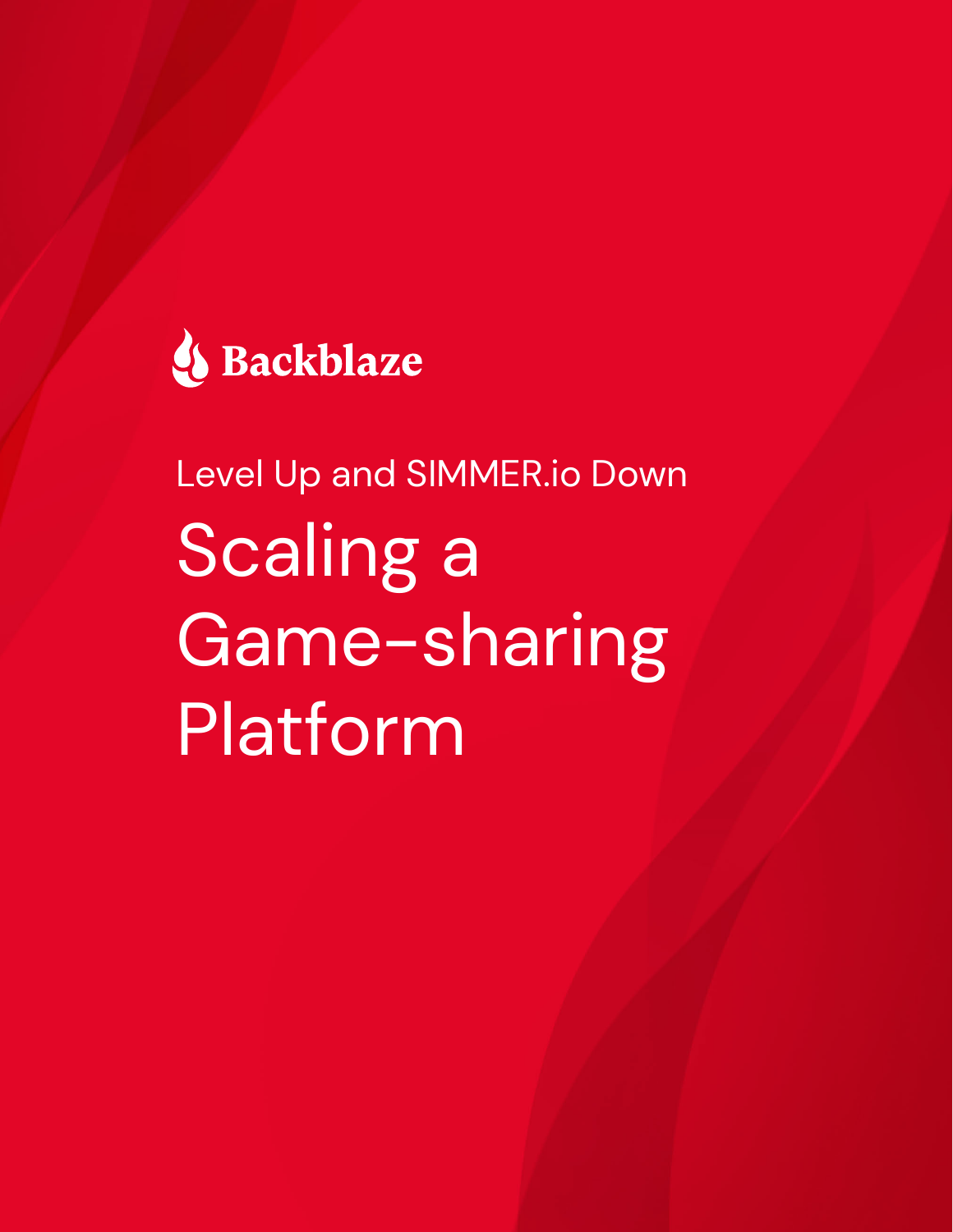



#### Introduction

Much like gaming, starting a business means a lot of trial and error. In the beginning, you're just trying to get your bearings and figure out which enemy to fend off first. After a few hours (or a few years on the market), it's time to level up.

SIMMER.io, a community site that makes sharing Unity WebGL games easy for indie game developers, leveled up in a big way to make their business sustainable for the long haul.

When the site was founded in September 2017, the development team focused on getting the platform built and out the door, not on what egress costs would look like down the road. As it grew into a home for 80,000+ developers and 30,000+ games, though, those costs started to encroach on their ability to sustain and grow the business.

We spoke with the SIMMER.io development team about their experience setting up a multi-cloud solution—including their use of the Bandwidth Alliance between Cloudflare and Backblaze B2 Cloud Storage to reduce egress to \$0—to prepare the site for continued growth.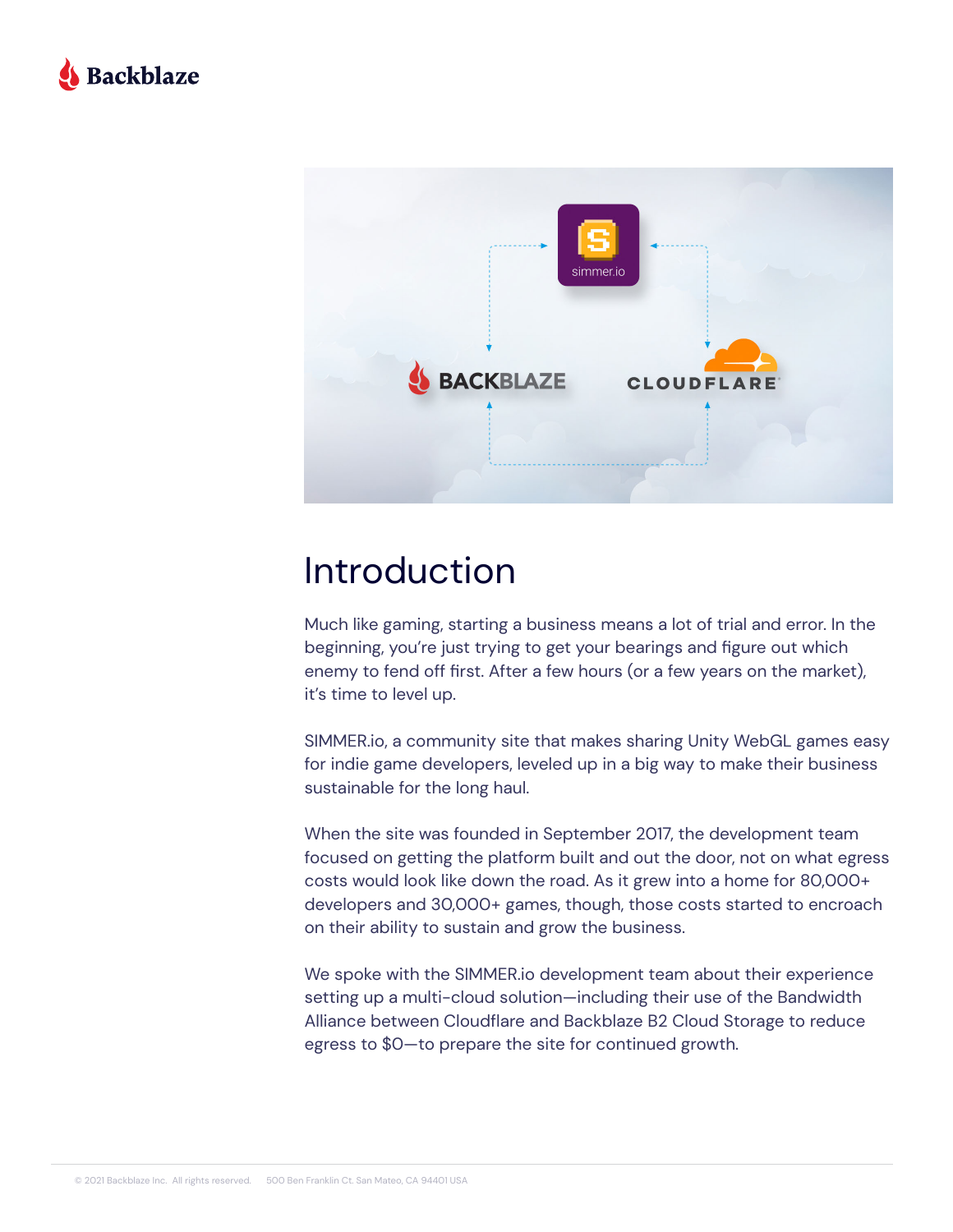

## How to Employ a Multi-cloud Approach for Scaling a Web Application

In 2017, sharing games online with static hosting through a service like AWS S3 was possible but certainly not easy. As one SIMMER.io team member put it, "No developer in the world would want to go through that." The team saw a clear market opportunity. If developers had a simple, drag-and-drop way to share games that worked for them, the site would get increased traffic that could be monetized through ad revenue. Further out, they envisioned a premium membership offering game developers unbranded sharing and higher bandwidth. They got to work building the infrastructure for the site.to reduce egress to \$0—to prepare the site for continued growth.



The Impossible Glide," E&T Studios. Trust us, it does feel a little impossible.

**Prioritizing Speed and Ease of Use**

Starting a web application, your first priority is planning for speed and ease of use—both for whatever you're developing but also from the apps and services you use to develop it.

The team at SIMMER.io first tried setting up their infrastructure in AWS. They found it to be powerful, but not very developer-friendly. After a week spent trying to figure out how to implement single sign-on using Amazon Cognito, they searched for something easier and found it in Firebase—Google's all-in-one

development environment. It had most of the tools a developer might need baked in, including single sign-on.

Firebase was already within the Google suite of products, so they used Google Cloud Platform (GCP) for their storage needs as well. It all came packaged together, and the team was moving fast. Opting into GCP made sense in the moment.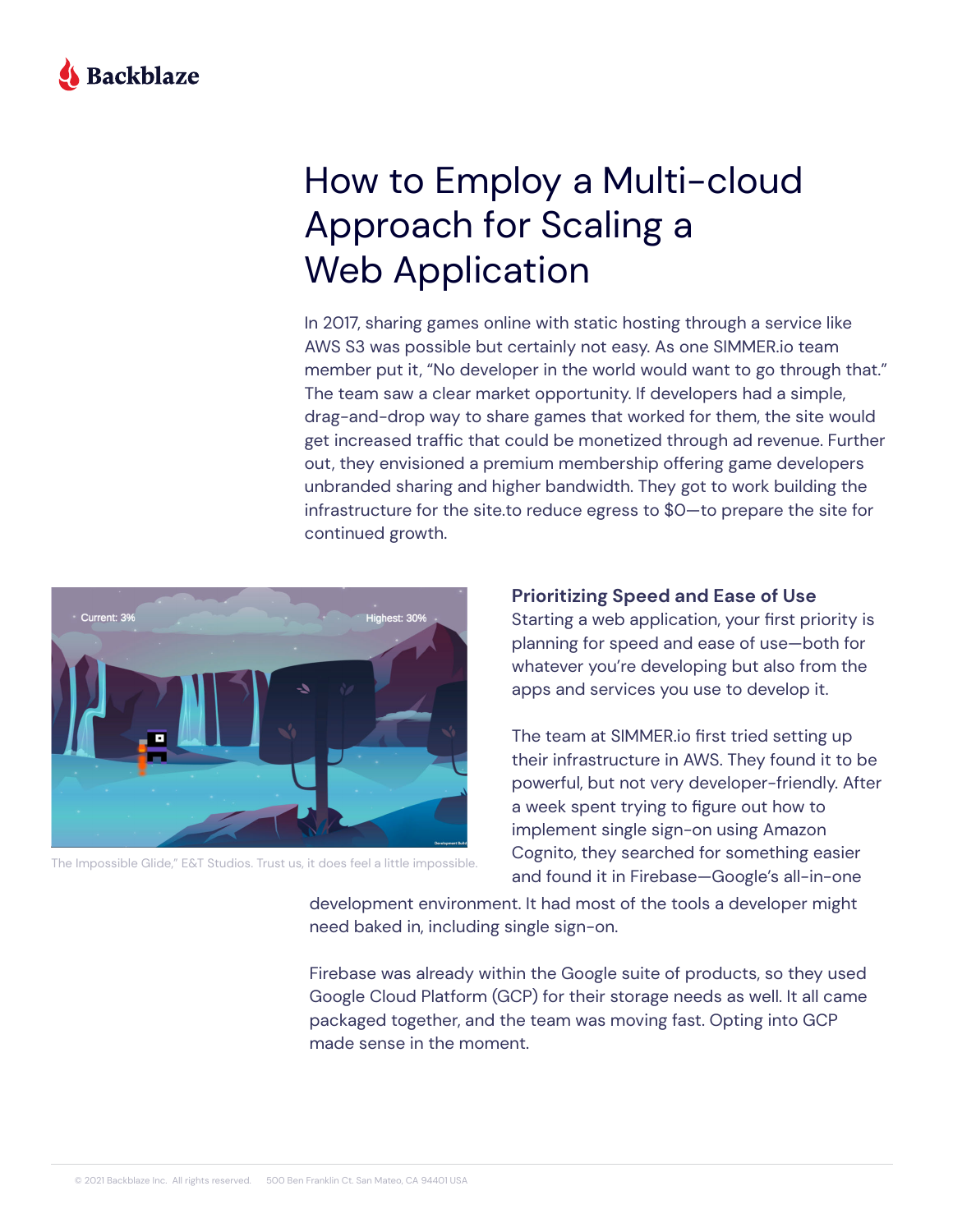

### When Egress Costs Boil Over

Next, the team implemented Cloudflare, a content delivery network, to ensure availability and performance no matter where users access the site. When developers uploaded a game, it landed in GCP, which served as SIMMER.io's origin store. When a user in Colombia wanted to play a game, for example, Cloudflare would call the game from GCP to a server node that's geographically closer to the user. But each time that happened, GCP charged egress fees for data transfer out.

Even though popular content was cached on the Cloudflare nodes, egress costs from GCP still added up, comprising two-thirds of total egress. At one point, a "Cards Against Humanity"-style game caught on like wildfire in France, spiking egress costs to more than double their average. The popularity was great for attracting new SIMMER.io business but tough on the bottom line.

These costs increasingly ate into SIMMER.io's margins until the development team learned of the Bandwidth Alliance, a group of cloud and networking companies that discount or waive data transfer fees for shared customers, of which Backblaze and Cloudflare are both members.



Dragon Spirit Remake," by Jin Seo, one of 30K+ games available on SIMMER.io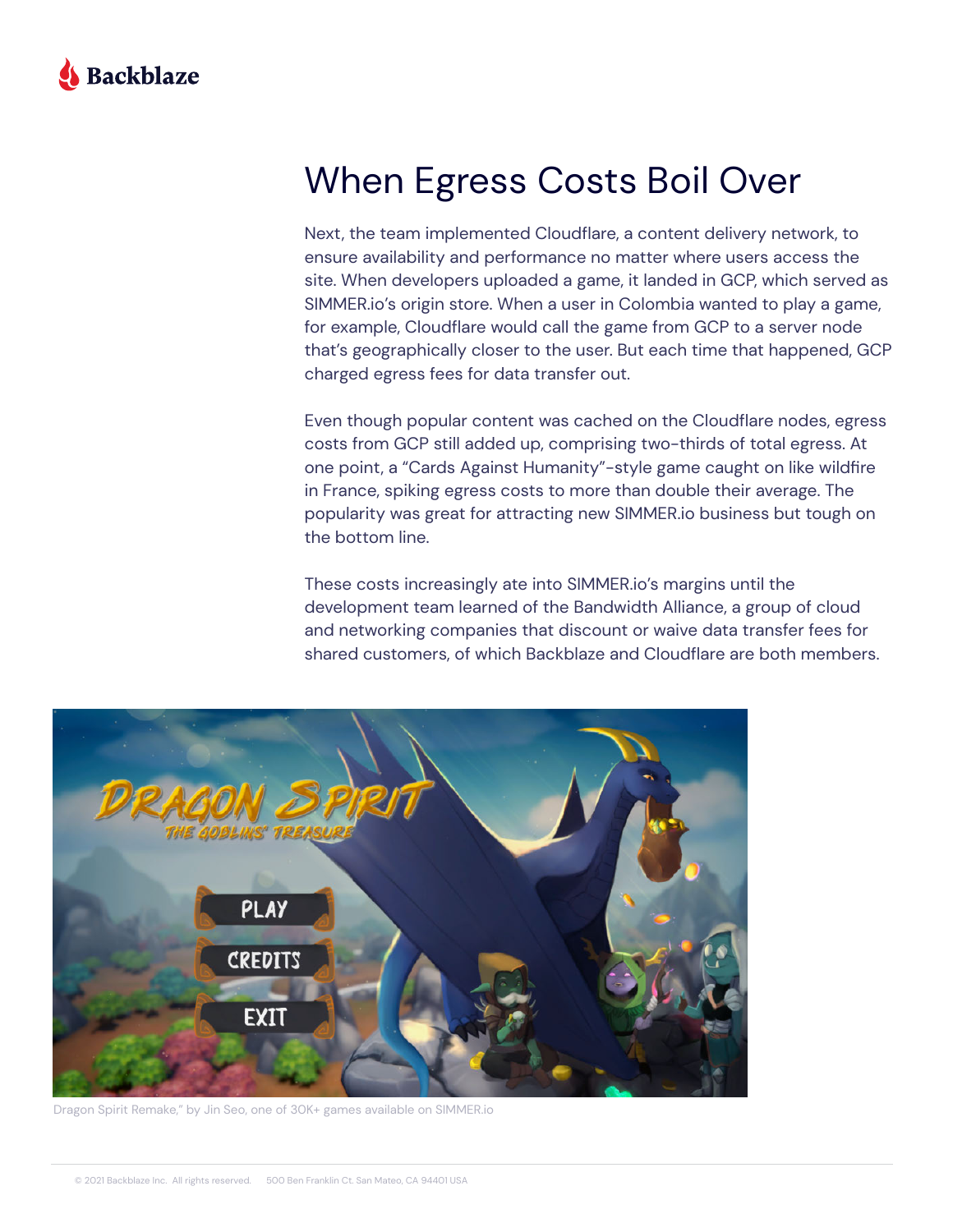

## Testing a Multi-cloud Approach

Before they could access Bandwidth Alliance savings, the team needed to make sure the data could be moved safely and easily and that the existing infrastructure would still function with the game data living in Backblaze B2.



Connected Towers," NanningsGames. The first game tested on Backblaze B2.

The SIMMER.io team set up a test bucket for free, integrated it with Cloudflare, and tested one game—Connected Towers. The Backblaze B2 test bucket allows for free self-serve testing up to 10GB, and Backblaze offers a free proof of concept working with our solutions engineers for larger tests. When one game worked, the team decided to try it with all games uploaded to date. This would allow them to cash in on Bandwidth Alliance savings between Cloudflare and Backblaze B2 right away while giving them time to rewrite the code that governs uploads to GCP later.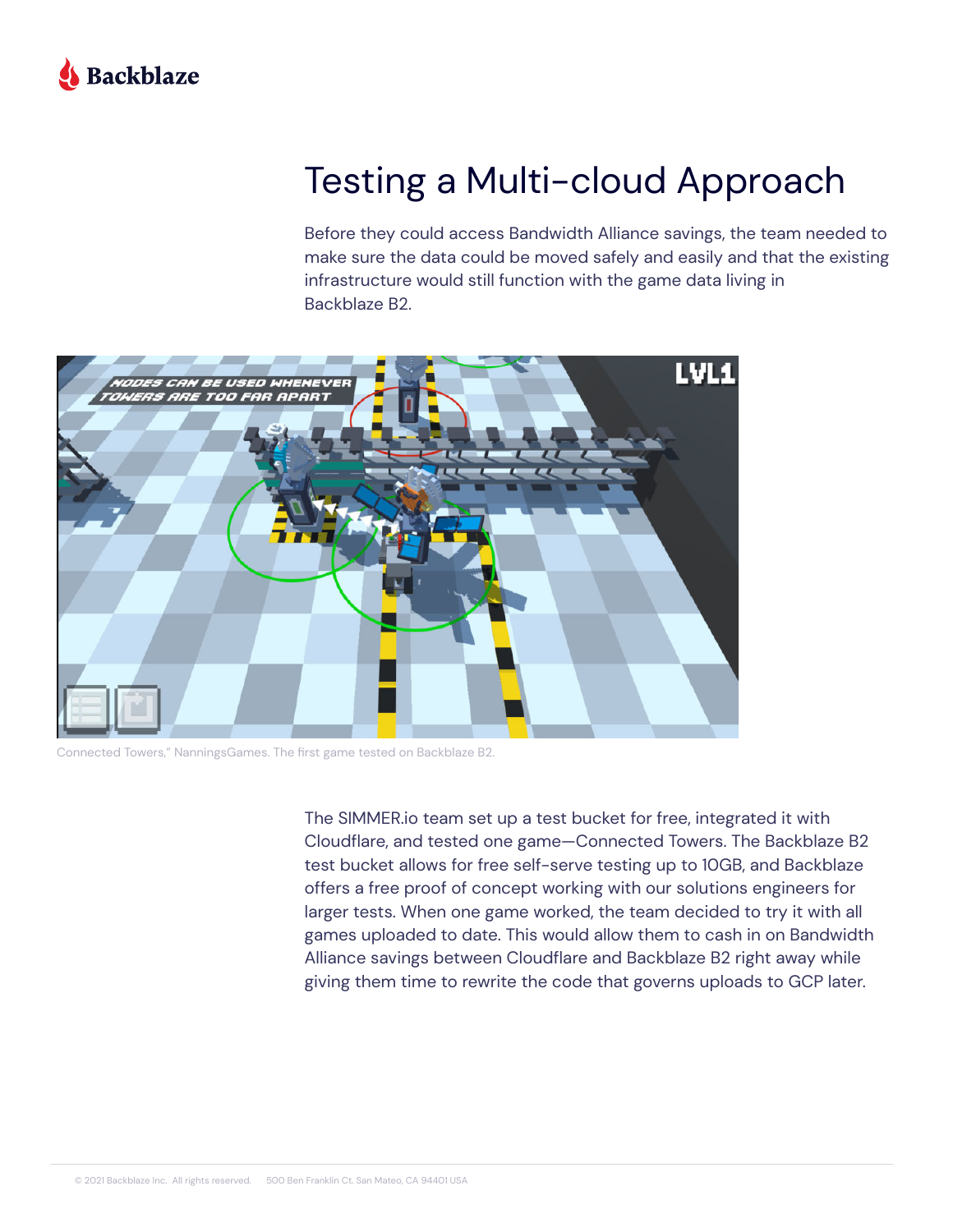

## Choose Your Own Adventure: Migrate Yourself or With Support

Getting 30,000+ games from one cloud provider to another seemed daunting, especially given that games are accessed constantly on the site. They wanted to ensure any downtime was minimal. So the team worked with Backblaze to plan out the process. Backblaze solution engineers recommended using rclone, an open-source command line program that manages files on cloud storage, and the SIMMER.io team took it from there.

With rclone running on a Google Cloud server, the team copied game data uploaded prior to January 1, 2021 to Backblaze B2 over the course of about a day and a half. Since the games were copied rather than moved, there was no downtime at all. The SIMMER.io team just pointed Cloudflare to Backblaze B2 once the copy job finished.



Left: "Wood Cutter Santa," Zathos; Right: "Revolver—Duels," Zathos. "Wood Cutter Santa:" A Backblaze favorite.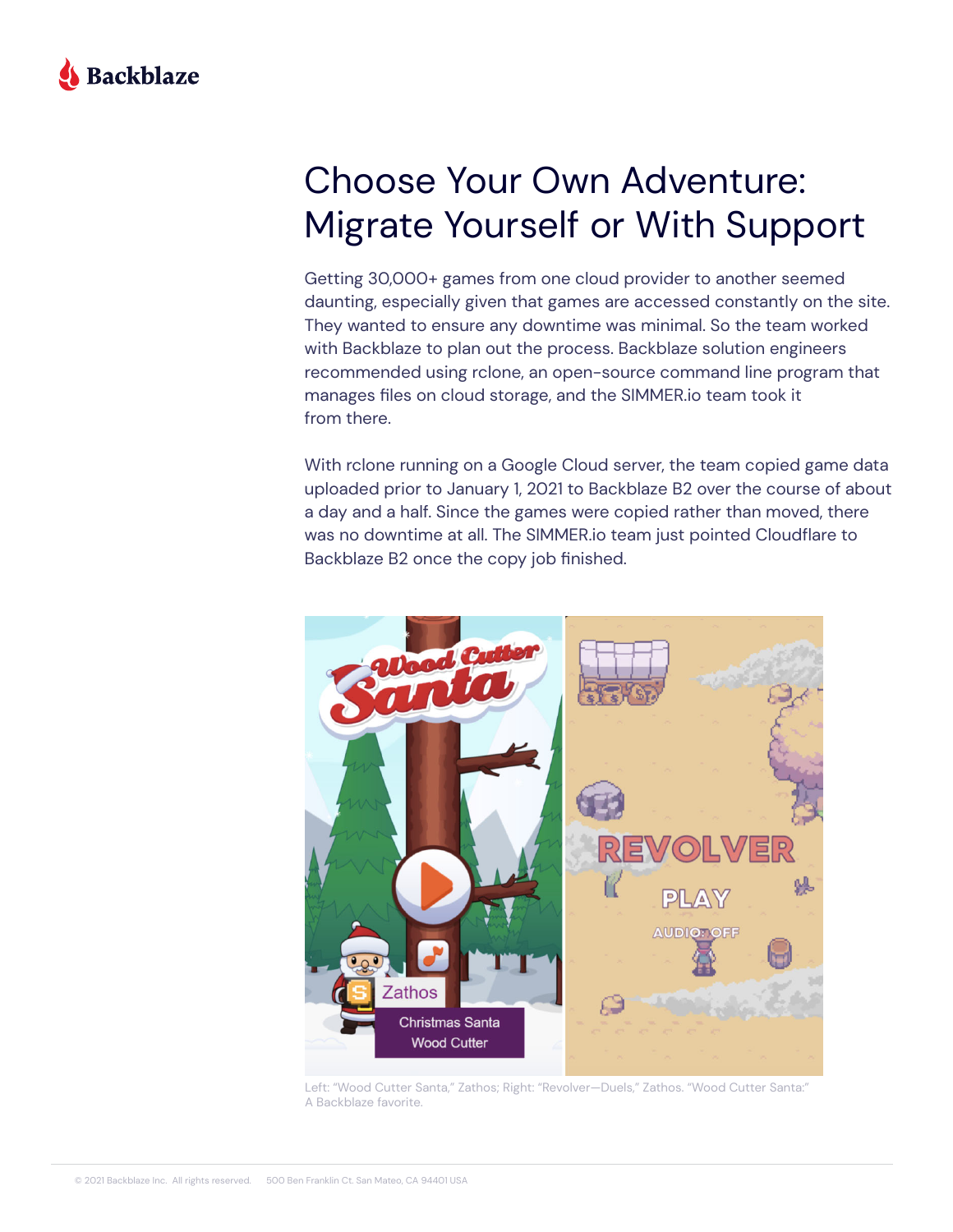

## Combining Microservices Translates to Ease and Affordability

Now, Cloudflare pulls games on-demand from Backblaze B2 rather than GCP, bringing egress costs to \$0 thanks to the Bandwidth Alliance. SIMMER.io only pays for Backblaze B2 storage costs at \$5/TB.

For the time being, developers still upload games to GCP, but Backblaze B2 functions as the origin store. The games are mirrored between GCP and Backblaze B2, and to ensure fidelity between the two copies, the SIMMER.io team periodically runs an rclone sync. It performs a hash check on each file to look for changes and only uploads files that have been changed so SIMMER.io avoids paying any more egress than they have to from GCP. For users, there's no difference, and the redundancy gives SIMMER.io peace of mind while they finish the transition process. Backblaze B2.



"AmongDots," RETRO2029. For the retro game enthusiasts among us.

Moving forward, SIMMER.io has the opportunity to rewrite code so game uploads go directly to Backblaze B2. Because Backblaze offers the S3 Compatible API, the SIMMER.io team can use existing documentation to accomplish the code rework, which they've already started testing. Redirecting uploads would further reduce their costs by eliminating duplicate storage, but mirroring the data using rclone was the first step towards that end.

Managing everything in one platform might make sense starting out—everything lives in one place. But, like SIMMER.io, more and more developers are finding a combination of microservices to be better for their business, and not just based on affordability. With a vendoragnostic environment, they achieve redundancy, capitalize on new functionality, and avoid vendor lock-in.